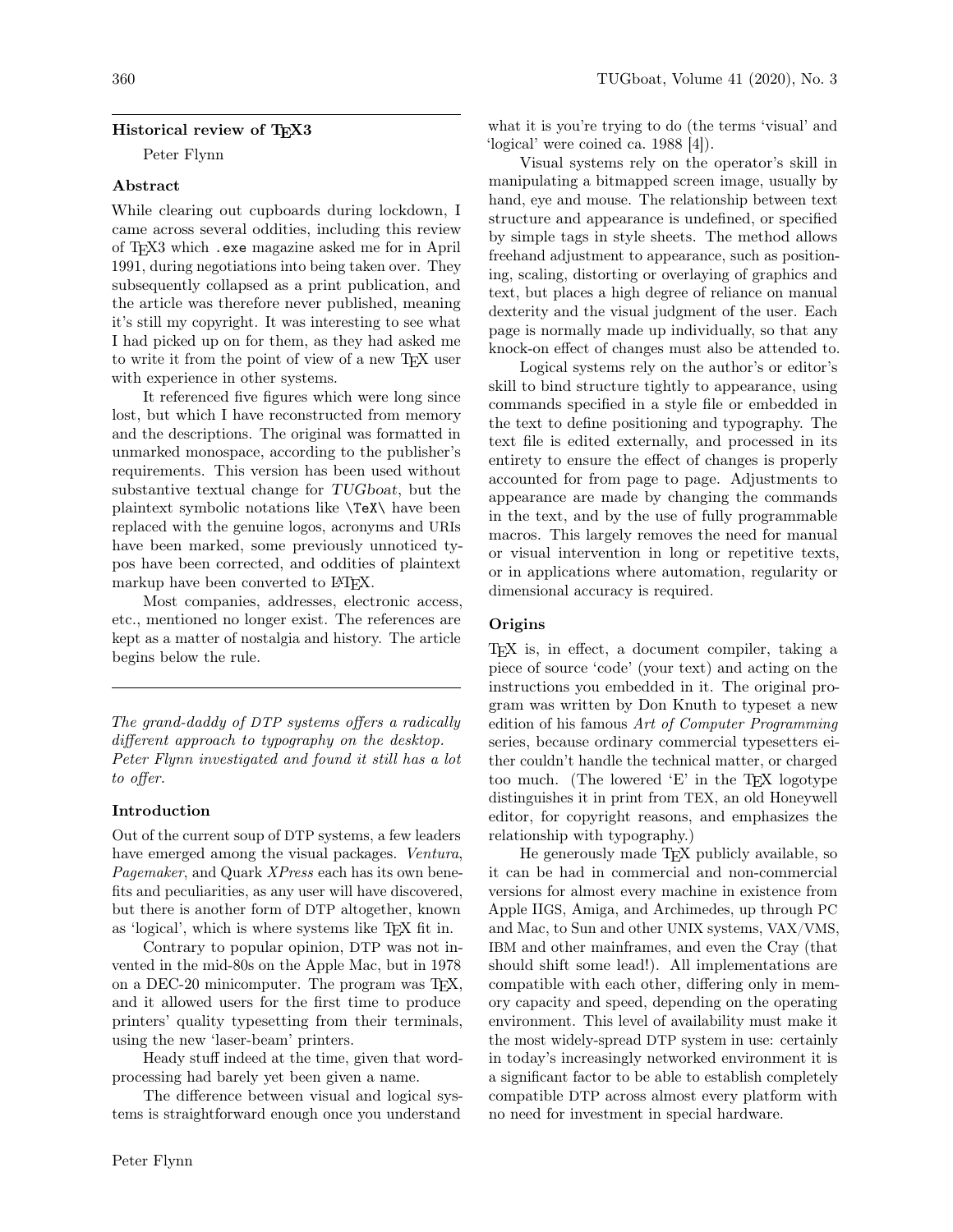TEX has had a mixed reception in the past. It has variously been criticised for being difficult to use, lacking graphics, only having one typeface, for not being WYSIWYG and for not being a visual-based system (about as sensible as criticising a fish for not being a chicken). Part of the reason is that, coming from the public domain, there was no one to trumpet its abilities or explain its working. Some reviewers who should know better have not distinguished between visual and logical systems, and some were making their comments based on old versions, hearsay, and incomplete information. However, as we shall see, it is in fact quite easy to use, can handle plenty of graphics, lots of typefaces, and has some of the best screen displays around.

Quality is one area that has always been commented on favourably, and it is carefully guarded: for an implementation to call itself T<sub>E</sub>X it must pass a stringent test specified by Knuth.

#### Availability

Perhaps one of the reasons for the 'well-kept secret' ethos surrounding TEX is the fact that the original source code was placed in the public domain. Anyone can have this code for the asking: it was written in WEB, a 'literate programming language' also devised by Knuth, which produces Pascal source. There are many commercial versions of T<sub>E</sub>X as well, written by companies or individuals who have optimised the code for specific operating systems, and ship the system as a package. Because of its popularity and heavy use in research and technical typesetting, and in publishing trade and the academic field, there has been little need for glossy full-colour whole-page adverts for it in magazines aimed at the domestic or office market. This is perhaps a pity, as many visual DTP users who need reliable, accurate and automated formatting are still doing their work manually, unaware that TFX exists!

Those who have anxiety attacks at the mention of the phrase 'public domain' can take comfort in the fact that it is the source code itself which is available, so if you have misgivings about viruses, you can check it and compile it yourself. There are no known instances of an infected copy of TEX being distributed, and all the public versions available from the regular sources are checked out before being made available. If in doubt, of course, buy a commercial copy.

My review commercial copy (PC-TEX) came from UniT<sub>EX</sub> Systems (for details see end) and my public-domain ones (emTEX and SBTEX) came from the T<sub>F</sub>X server archive (TEX.AC.UK) at Aston University, Birmingham, via the email network. I also used

an older commercial VAX/VMS version (Kellerman & Smith) and a PD one for the Macintosh called OzTEX. I didn't have a UNIX machine available, so I was unable to investigate UNIX-flavoured TFX personally, but given the rigorous quality control, it is reasonable to assume it performs as claimed.

There are other public-domain and shareware versions too, from a variety of bulletin boards (e.g. CIX), user groups and file server hosts on the widearea networks all over Europe and the United States. UK, Irish and continental European users of normal internetwork email can order from Aston or Heidelberg (for details see end) but if you're trapped on BT Gold or EirMail, forget it and contact your national User Group. In addition there are other regular commercial versions such as *Textures* and TurboT<sub>EX</sub> (for the Mac and PC respectively) and a low-cost commercial version for the PC (DOST<sub>F</sub>X).

### Installation

TEX for desktop machines needs about 5MB of disk space to live in, and runs in 512KB of memory. On larger machines, where there has traditionally been more disk space, implementations tend to spread themselves around a bit more. If you want to add more fonts, design packages, CAD, specialist macros, foreign-language hyphenation and the endless other goodies, you will need more room. On the other hand, if all you want to do is publish, say, a typeset database listing, you can trim right down to just over 1MB (plus your own data/text storage, of course).

PC-TEX came in the usual style of PC software binder: the INSTALL routine worked perfectly and took around 15 minutes to unpack everything from the nine disks. emTFX arrived as several .BOO archive files (encodings into printable characters which allow 8-bit binary to traverse the 7-bit email networks) which DEBOOed and unZIPped (with the  $-d$  option) to recreate all the files and the whole directory structure, in about 20 minutes. I wish some other software I could mention unpacked with even half the care and intelligence that has been spent on organising both these versions. The Mac version I unpacked in a similar manner from BINHEXed STUFFIT archives without problems. The VAX software originally came on standard half-inch magtape and took rather longer, because of the need to establish logical names and pathways to cater for multiuser operation.

Drivers are available for most printers (i.e. those emulating IBM Graphics and ProPrinters, Epson FX and LQ, NEC Pinwriter, PostScript and HP LaserJet) and you can get or make drivers for almost anything which puts marks on paper, even a fax: if you have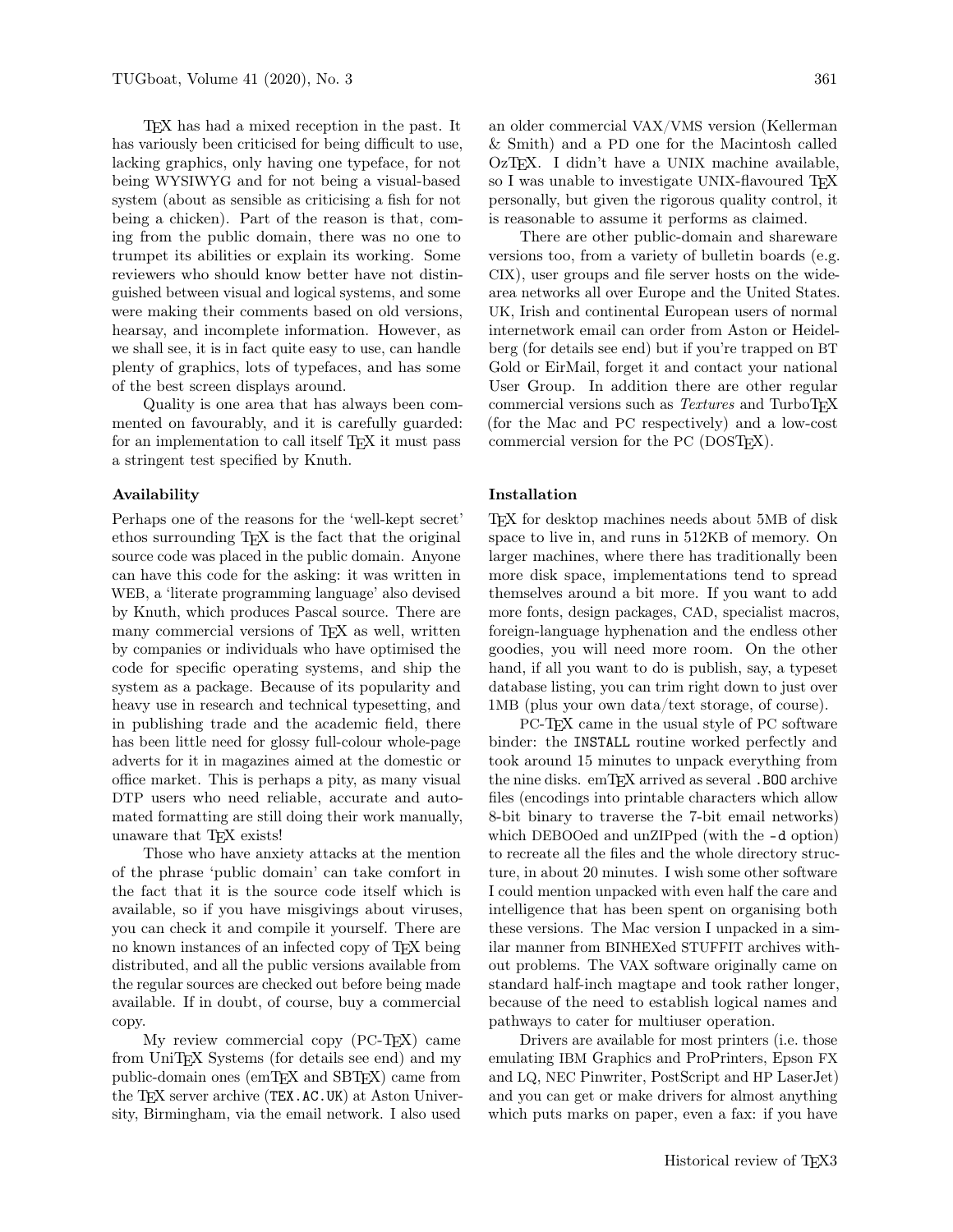something esoteric, there is generic driver code available for you to roll your own. There's even a driver for a CalComp pen plotter if you want letters several feet high! Because TEX produces an output file which is entirely device-independent, you aren't tied to using any particular supplier's driver, or even any particular machine.

TEX itself knows nothing about fonts except the height and width of each character, plus a few other parameters, which it reads from font metric files. The print drivers, however, normally use bitmap font files, not outlines, so you need to order the right resolution with your printer driver (usually 180, 240, 300 or 360 dpi depending on your printer). Using bitmaps is a two-edged sword: you tend to get far better quality, but you are restricted to those sizes you have on disk. However, there is a companion type-design program for T<sub>EX</sub> called METAFONT, which can create additional optimised font files at any resolution for any dot-matrix or laser printer (and some typesetters). METAFONT is well worth having if you want extra odd font files at specific sizes, and if you're into type design, this is probably one of the most powerful tools around. If you use PostScript, of course, you don't need any bitmaps, just the font metrics. I shall have more to say about fonts later.

\noindent This is a very short test, to make sure the program is working correctly. This paragraph starts flush left, and shows the appearance of {\bf bold face} type.

This paragraph is indented, and shows the appearance of {\it italics}. It contains the math formula \$z\*n=x\*n+y\*n\$. Such a formula might also be displayed \$\$z\*n=x\*n+y\*nS\$\$ to make it more prominent.

\bye

Figure 1: Source text of the file TEST.TEX

## Documentation

The manual for all implementations of T<sub>F</sub>X is The TEXbook by Donald Knuth, published by Addison-Wesley [2]. This explains everything, in progressively finer detail. The early chapters are excellent, and can get even a total novice producing the goods very quickly. Learning TEX is not difficult, but like any DTP system, it is nevertheless not trivial, and the later chapters need some careful reading, as there is a lot in them. There are plenty of worked examples, though, far more than in any other manual I have ever seen (you can never have enough, in my view).

The documentation accompanying PC-T<sub>E</sub>X is a more digestible spiral-bound manual which summarises all the introductory matter of The TEXbook and looks less forbidding for a beginner [5].

The PD versions came with documentation on how to set up and run the programs (in most cases better explained than most 'professional' manuals) but they do assume you have The TEXbook for details of how to format text.

For the user who just wants to produce something with a relatively simple standardised layout, the LATEX macro package which comes with TEX is the easiest route, as it has several carefully-designed sample document styles. The LAT<sub>EX</sub> book which describes these is also an Addison-Wesley publication but comes free with PC-T<sub>F</sub>X [3].

There are some very good introductory booklets available free as TEX input files, so you just process and print them. The best two I found were A Gentle Introduction to TEX by Michael Doob [1] and Introduction to T<sub>F</sub>X on VAX/VMS by Joe St Sauver [6]. This last one sounds a bit operating-system specific, but if you just ignore the VMS bits it is a very good guide. There are others covering the many add-ons to TEX, again usually supplied on disk as .TEX files for you to print yourself.

This is a very short test, to make sure the program is working correctly. This paragraph starts flush left, and shows the appearance of bold face type.

This paragraph is indented, and shows the appearance of italics. It contains the math formula  $z * n = x * n + y * n$ . Such a formula might also be displayed

 $z * n = x * n + y * nS$ 

to make it more prominent.



### Operation

TEX operates in a radically different manner to visual DTP. You create your document in a plain ASCII file, embedding formatting commands in the text. When you run the program, it processes your file and makes a compact, portable device-independent typeset file, which is used by the preview and print drivers to produce the output. Because it doesn't use a graphic display during processing, repetitive production jobs such as database publishing can run unattended once they are set up.

A test file (test.tex) which demonstrates the method of operation is supplied as standard (see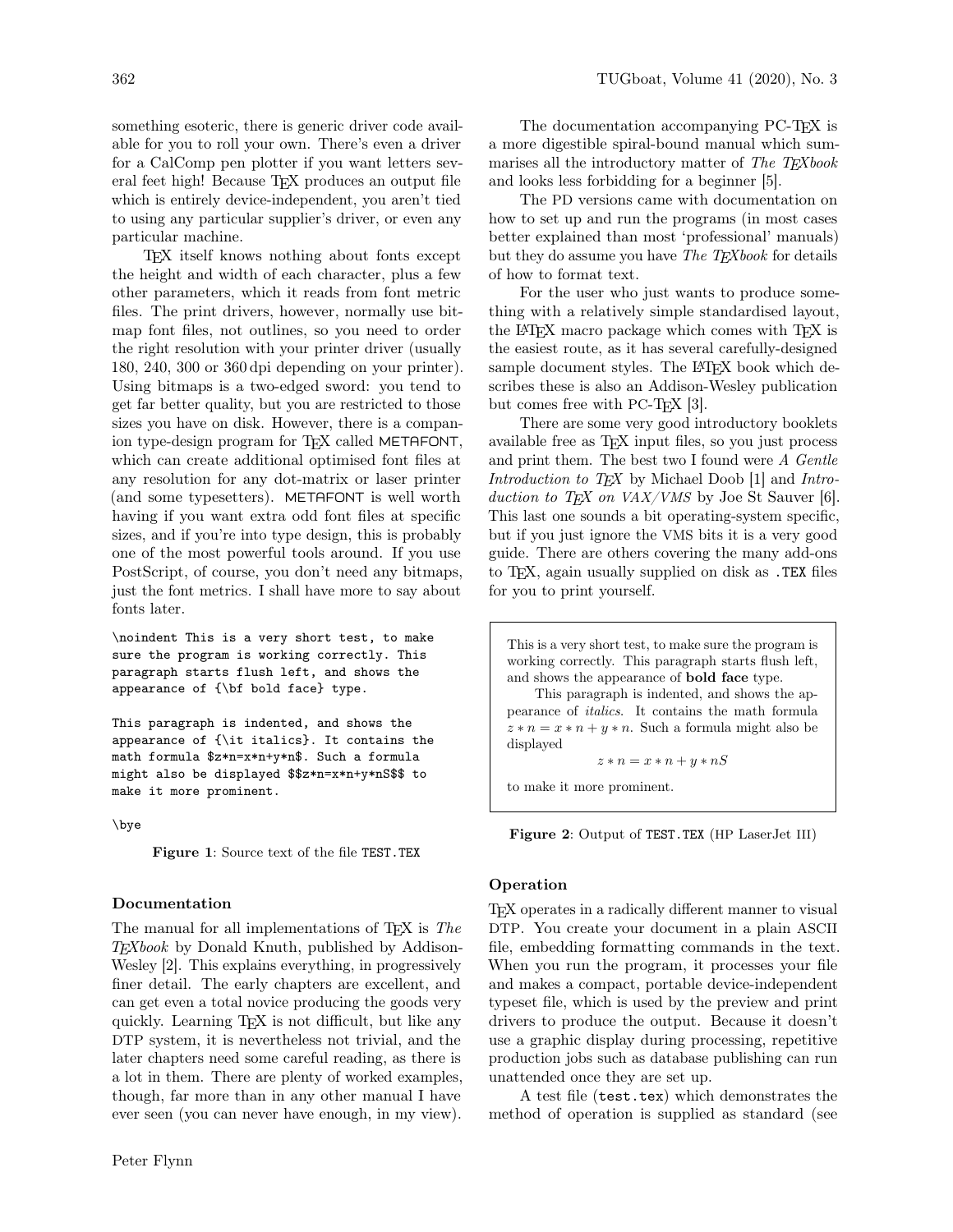Figure 1 and Figure 2 for the input and output). The DVI (DeVice-Independent) file can be printed on any supported printer without the need to reprocess your source text: just run the relevant print driver. The concept is similar to PostScript, in that once you have the final version off your laser or dot-matrix printer, you don't have to reformat or reprocess for a higher-resolution device. Unlike PS, however, you are not restricted to specific output devices or fonts.

All the formatting commands are mnemonic, so they are fairly straightforward to learn. They all begin with a backslash (e.g. \parindent=2em or \baselineskip=15pt, see Figure 1). The use of an ASCII file means you can continue to use your favourite editor (or wordprocessor in 'non-document' or 'ASCII export' mode), so there are no new menus or keystrokes to learn. No editor is supplied, as it is assumed that every machine already has one in some form or another. I'm uncertain about this: although it is easy to get many excellent editor/wordprocessor programs, it surely could have been possible to throw in a good public-domain editor, or license a shareware one, even if only for beginners. I suppose you could even use EDLIN if you were a masochist.

If you've got existing wordprocessor files, there are converter programs from WordPerfect and MS-Word into T<sub>F</sub>X and L<sup>AT</sup>F<sub>X</sub>.

As with any DTP system, once you go beyond elementary formatting you do need to be aware of what you want to do. Typographical training is a much-neglected part of office life so far, although it is noticeably easier to get good typographic quality in your output using TEX than with some visual systems. However, as I mentioned earlier, there are so many predefined layouts available that many users don't bother to delve into the deeper recesses of TEX's abilities.

The macro facilities mean there is a lot of underlying power available. T<sub>F</sub>X is in fact a typographical programming language, which means you can program decision-making \if statements to modify the appearance depending on the text being processed. The effect of this is to dramatically increase the reusability of your text: using LAT<sub>EX</sub>'s predefined styles, for example, you can turn a text file into a business report by marking the component parts (title, sections, subsections etc.) and adding three commands at the top and one at the bottom. If your analysis was so good you wanted to turn it into a chapter of your new book, change the document style report to book and that's it. To publish it as an article, change book to article, and change the chapters into sections. This is the whole essence of logic-based DTP: once the structure of the text is

marked, formatting and reformatting becomes relatively trivial — just change the macro definitions.

There are some tricks and traps of course. One small confusion for beginners arises over the use of curly braces: TEX uses them to group together text which you want treated in a particular way, so for example, to italicise text you type {\it your text} in curly braces, with the '\it' command immediately inside the opening brace: this restricts the effect of italics to the text in the braces. So far so good. But curly braces are also used to delimit arguments, so for example, typing \centerline{some text} centres the text between the margins. There are very cogent reasons for this, but it means a second or so's thought until you get used to it.

Once you've processed your file, you will want to see the results. The WYSIWYG screen in emT<sub>F</sub>X is one of the best I have seen. It is configurable for all the conventional PC screens from mono CGA to the 64/256 colour VGA display, and on the higher resolution devices it uses grey-scaling to give the image better definition. You can shrink the image small enough to fit two A4 pages on a single screen, or enlarge it big enough to see only a few words at a time. An on-screen ruler lets you measure dimensions, and the image can be rotated, mirrored and inverted. Despite the fact that TFX drivers use bitmap fonts, the previewer does not require its own set of fonts at screen resolution: it can use whatever you have around for your printer, reducing your disk storage needs. Other suppliers also have very good previewers, especially the Preview program from Arbortext.

The print drivers have similar facilities for positioning the output on the page, so it is possible to print portrait or landscape, mirrored or inverted, even on dot-matrix printers. You can easily print selected pages in any order, with multiple pages per sheet in various orientations, so it is possible to make booklets correctly paginated for folding straight off the printer.

The only thing that causes an initial stumbling block is the sequence of edit–process–view–print. This is common to all logical systems, in that the entire file has to be processed before it can be seen. The reason is partly historical, in that TFX grew up before bitmapped screens were commonplace; and partly inherent in a logic-based system, in that type placement on the page naturally depends on what fit onto previous pages. PC-TEX does in fact sell a version which displays as you go, and similar versions are available for the Amiga and some other fast machines, but these are very much the exception.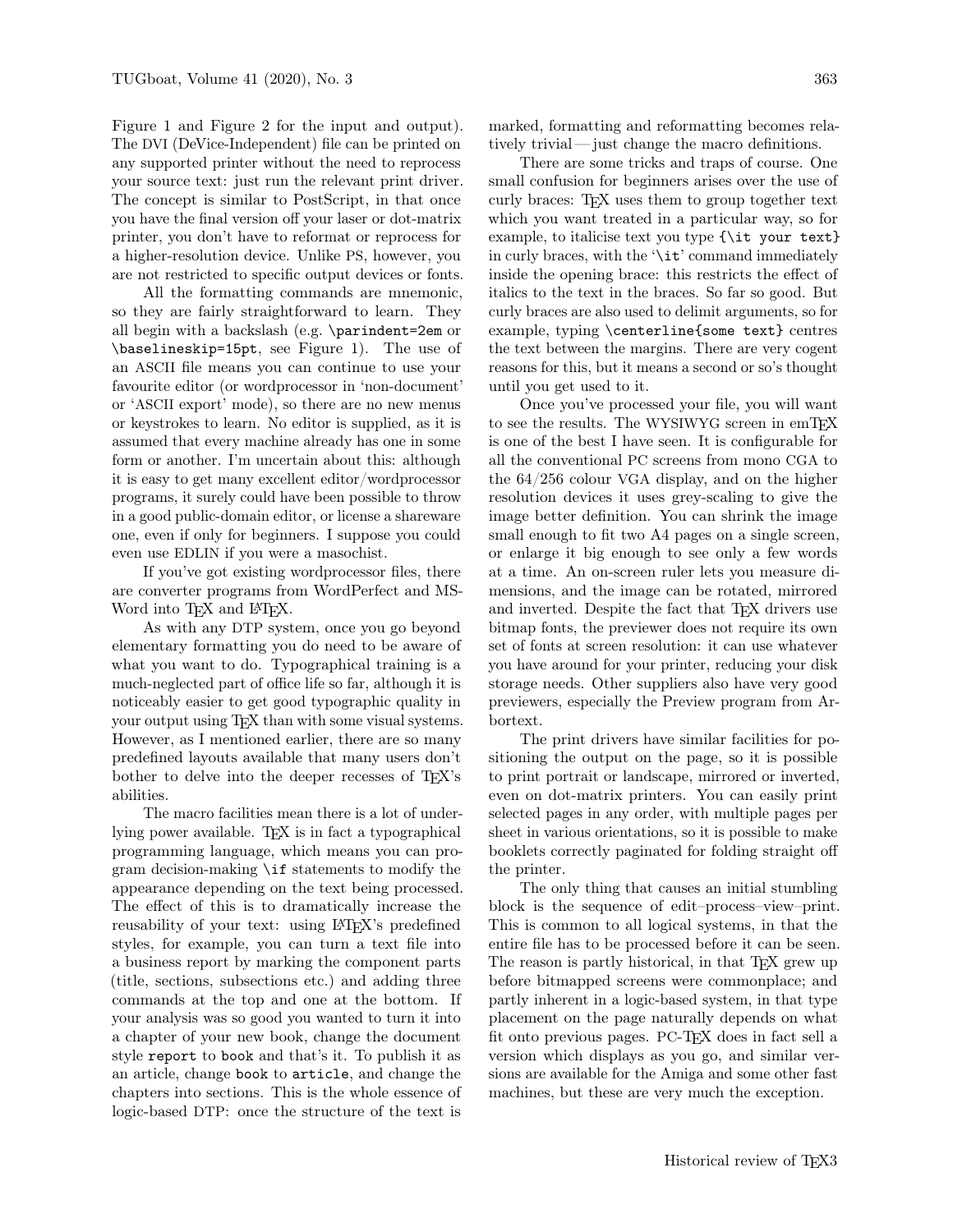# Timings

TEX is fast: I clocked just over one-and-a-half seconds per page on a 16MHz 80386 clone with 640KB and a 28ms unfragmented hard disk for processing plain continuous text in emTEX. By comparison, PC-TEX's 80386-specific executable on the same machine but using 2MB of memory gave me under half a second per page on the same file.

Printing speed is limited by the throughput of the printer itself. The HP LaserJet driver printed at the full eight pages a minute, with only a brief pause at the start to download the font glyphs.

Printing full-page graphics on a dot-matrix printer is always tedious, but I counted 34 seconds per A4 page of solid text on an Epson LQ800, which is acceptable for short drafts.

emTEX runs very happily under DesqView/386, my own preference for a working environment, with PC-Write in one window, the TEX engine in another and the WYSIWYG screen in another (plus my usual assortment of comms, spreadsheet and database). I haven't tested it under Windows, but there's a Windows (Microsoft Paintbrush-style) screen driver in emTEX, and the TEX program and print drivers should cause no problems as DOS tasks.

## When something goes wrong

TEX's error messages are explicit but technical. Pressing H when it pauses at an error gives some further explanation, and often points you to the relevant section of The T<sub>E</sub>Xbook. It is assumed that you have read some of this, or similar explanatory documentation, because otherwise a message such as 'Overfull \hbox at line 432' is not going to mean much (in fact it refers to a justification or hyphenation problem, the h(orizontal) box being the page element it is trying to justify).

'Errors' in this sense means one of two things: either you have mistyped a command word, which is easy to correct, as it tells you what and where; or there is a fault in the logic of your instructions, which is harder to spot. Unfortunately, computers cannot guess your intentions, although TEX makes a damn good try. Missing a closing curly-brace is a common typing error, and so is forgetting to turn off a special mode, such as mathematical setting, but this is not logically determinable until your text tries to do something that TEX knows cannot be done in whatever mode you were in, like finding a paragraph-end in the middle of text supposed to be centred. All the program can do is report what went wrong and where: it's up to you to find out why, and this can be tricky in complex work, as there may be a considerable amount of innocuous text between

the cause of the problem and the actual place where TEX spotted things going astray.

Justification and hyphenation problems are rare in normal text, because TEX justifies an entire paragraph at one go, rather than line by line. This results in a wonderfully smooth and professional finish compared with the woefully ragged and uneven spacing found in some systems, but there are occasions when you have to fix an obtuse word with a discretionary hyphen.

The most common mistake I made was forgetting to turn off a typestyle such as boldface, resulting in the remainder of the document being in bold type, but that is easy to spot and easy to fix, as it is obvious from the display or printout where the error starts. Omitting or wrongly delimiting an argument causes unexpected results for the unwary: typing \centerline and then omitting any argument and carrying on with the text makes TEX centre the first character of the next word and then complain that it can't fit the surrounding text on the line. Perfectly reasonable, but a strong case for RTFM (Read The Flaming Manual).

Fortunately the results of RTFM are well worth it: after the learning curve had flattened a little (an afternoon), doing some automated formatting, even including some mathematics, produced such a professionally-formatted page that the idea of going back to placing everything with the mouse by hand is one I can't contemplate.

TEX has extremely few bugs, as Don Knuth has been offering hard cash to anyone who can find one, starting at 1 cent and doubling on each occasion. As the current rate is only \$40.96 after 12 years, you are not likely to find that many more.

When you need more serious help, therefore, it will be with typography, not bugs, and you will need access to a design or typographic expert fluent in TEX. In the case of commercial software, this is often provided by the supplier, and either included in the price or charged as support. In the case of publicdomain TEX, you can either call your user group (see details at end), or if you have email access, send a message to one of the many support conferences, where there are hundreds of experts who will gladly help. For specialist or large-scale development, there are also many TEX consultants who charge normal commercial rates.

# Fonts

The default font is Computer Modern (see Figure 2), a redrawing (by Knuth) of Monotype Modern 8A, and resembling Century Schoolbook, but less bulky. It suits excellently for continuous text, which is what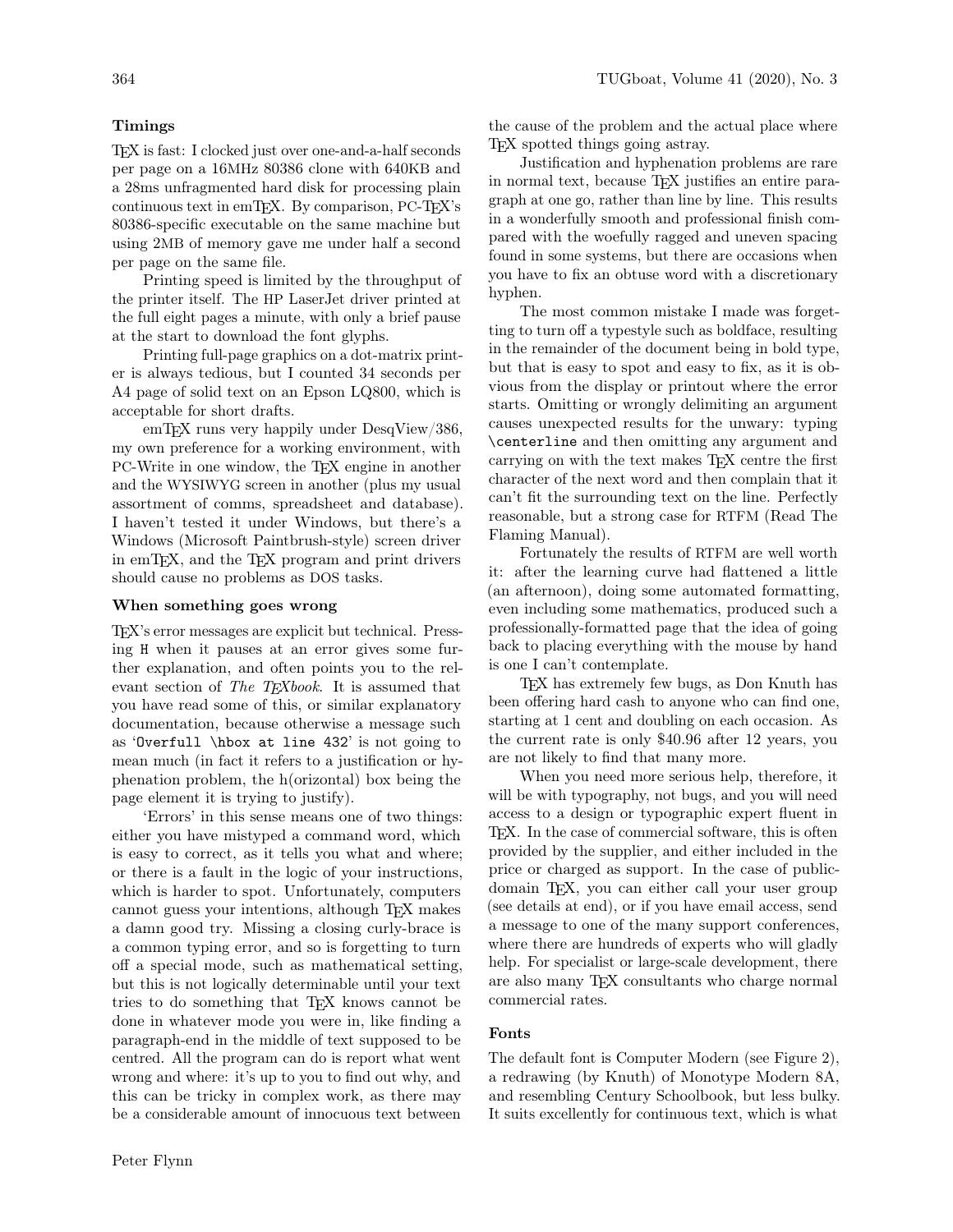TEX was originally designed for. Because of this, and because Computer Modern has all the scientific and mathematical symbols built-in (many more than in your average DTP system), a lot of TEX users never bother to get away from it. This is a pity, as it has led to the myth that TEX only works with the CM typeface. A browse through  $TUGboat$ , the T<sub>F</sub>X Users Group journal, soon explodes the myth: TEX works fine with Bitstream fonts, PostScript, and anything from the Hewlett-Packard downloadable stable, as well as with other METAFONT designs.

Mind you, you have to pay money for some of these, but I used Bitstream Swiss and Humanist (Helvetica and Optima), the Type 1 Adobe PostScript fonts, and some HP softfonts generated by Glyphix, all without problems (although Glyphix doesn't provide a pound [sterling] sign, being American). These fonts have to be in T<sub>E</sub>X format, which means a small conversion program from PC-TEX Inc. for Bitstream outlines. If you don't have a PostScript printer, you can buy the Adobe fonts as bitmaps from the Kinch Computer Company, and there is a public-domain HPtoTeX program available to convert HP downloadables. The Austin Code Works also has a whole stash of fonts already in TEX format, and as I said earlier, if you restrict yourself to a PostScript printer, you can do away with bitmaps entirely, although you lose some of the mathematical and scientific symbols, and the interletter spacing is a little poxy in places.



lles Vergängliche / Jft nur ein Gleichnis; / Das Unzulängliche, / Hier wird's Ereignis; / Das Unbeschreibliche, / Hier ift's getan; / Das Ewig-Weibliche / Zieht uns hinan.

Nil aon tintean man oo <del>c</del>inteán féin

Figure 3: Fraktur with decorated initial, and an Irish text typeface

METAFONT is a programming language for making your own fonts. Font design itself is a decidedly non-trivial activity, but the program can be used with several public-domain font definitions to create font files. There is an increasing number of new fonts being done in METAFONT, and I tested a mixture: some well-established ones like Pandora by Neenie Billawala and Hermann Zapf's Euler (from the American Mathematical Society); Helvetica and Times (more akin to Morison's original, not Times New

Roman) from the MetaFoundry (Dublin, Ohio); and two new ones, a modern Irish typeface by Micheál Ó Searcóid of University College, Dublin; and a new Fraktur and Schwabacher by Yannis Haralambous of CITI Lille, which has some stunning decorated initials (see Figure 3 and Figure 4).

The quick brown fox jumped over the lazy Pandora THE QUICK BROWN FOX JUMPED OVER THE LAZY CONCRETE The quick brown fox jumped over the lazy Helvetica The quick brown fox jumped over the lazy Times

Figure 4: Comparison of some text fonts used in TEX

Interestingly, TUGboat says that the resident 'Wizard of Fonts' is Hermann Zapf himself, so they clearly have some good high-level advice on tap. There are many non-Latin fonts available: Cyrillic, Greek, Devanagari, Arabic, Turkish, and Japanese, even a Tengwar script for Tolkien fans! The ScholarTEX package provides Persian, Ottoman, Pashto, Urdu, Hebrew, Yiddish, Syriac, Armenian, Greek, Ancient Greek and Latin, Fraktur and Schwabacher, Anglo-Saxon, Irish, Glagolitic, Coptic, Calligraphic Arabic and Sanskrit. There's a CM-compatible International Phonetic Alphabet (IPA) from the University of Washington.

Computer Modern Roman 5pt design at natural size Computer Modern Roman 17pt design scaled down to 5pt

Computer Modern Roman 17pt design at natural size

Computer Modern Roman 5pt design scaled up to 17pt

Figure 5: Difference between design sizes

TEX provides the ability to scale any individual font or the whole document to any size (but you still need the bitmaps at the right dot-density in order to print), but The T<sub>E</sub>Xbook makes it clear that 5pt type is best done with a real 5pt design, and 50pt type with a 50pt design, rather than by scaling another design size up or down (see Figure 5). This is of course exactly what typographers have been doing since Gutenberg, but some authors of modern systems failed initially to understand the need, and gave only outline fonts. This was partly acknowledged by Adobe's use of 'hints', but it has led to some disastrous results in terms of legibility and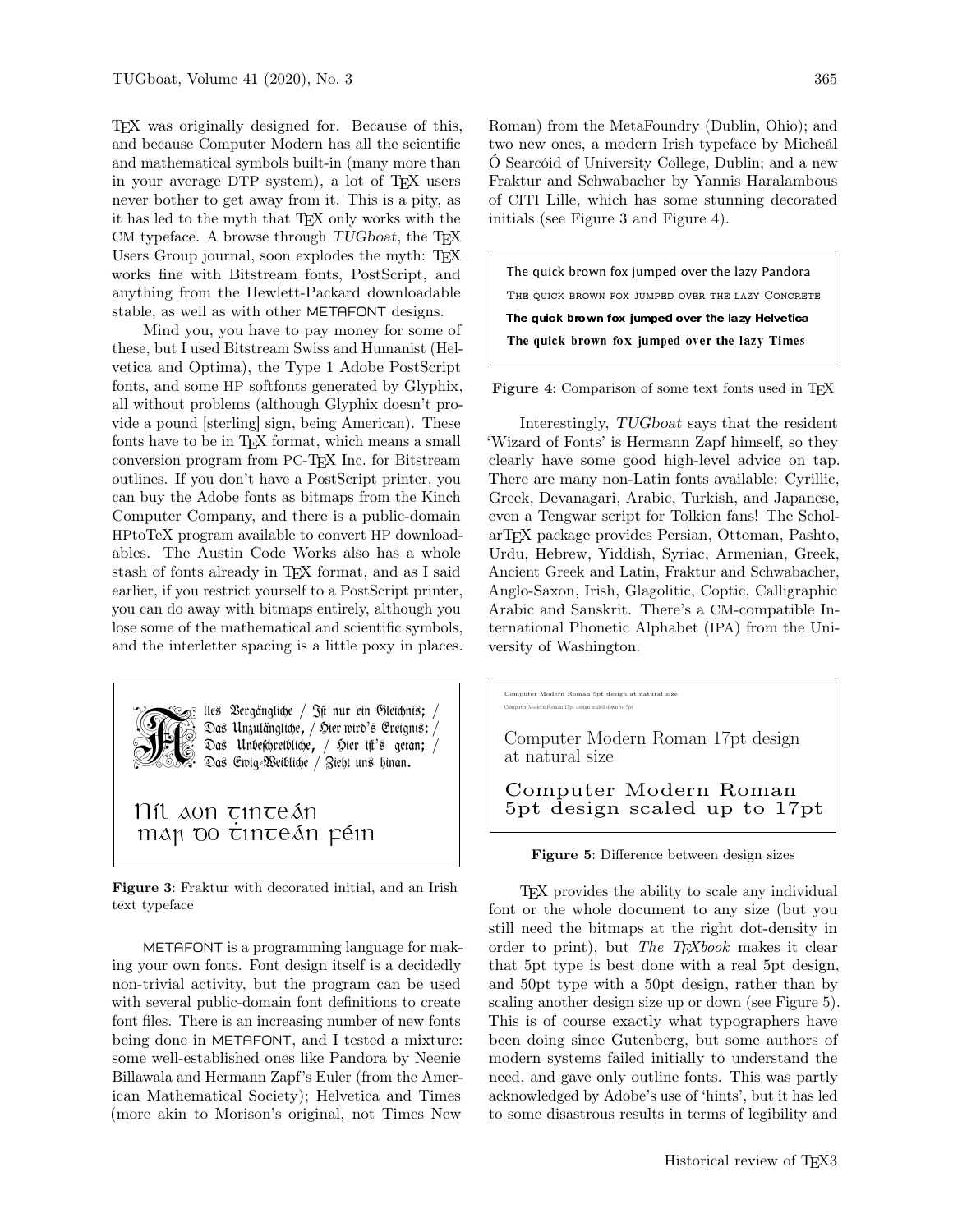appearance, as anyone who has tried scaling 110pt type down to 5pt can see. Using bitmaps of fonts at different design sizes does place some restrictions on users' disk space, but the selection of Computer Modern shipped with T<sub>EX</sub> provides a good everyday working subset as a mixture of design sizes and scaled fonts. It is clear that the reason for METAFONT is that you can generate fonts at the size required in a few minutes and then junk the bitmaps when you are finished, if you are short of space (some systems, such as the version for Amiga, do the font generation automatically when you reference a font which is not on disk).

### Graphics

The T<sub>EX</sub> typesetting engine itself, of course, is not a graphics processor: no logical system is, and even most visual DTP systems make poor drawing packages. Most DTP users are accustomed to scanning artwork and then embedding it into the document, and the same applies to TEX, although you can also use the more elementary line-drawing abilities of the LATEX macro package, and the more advanced facilities of P<sub>I</sub>CI<sub>F</sub>X or T<sub>F</sub>XCAD.

Scanning artwork usually means touching it up in a paintbox program such as PC Paintbrush, and you can then make it into a character in a font file, using a neat little routine from Micro Programs Inc, or if your printer can't handle large downloadable glyphs, you can use the same routine to make a printstream output file which the print driver can handle itself.

This means you can also embed printstream output of some other application in the TEX output (e.g. Encapsulated PostScript, or HP's PCL generated by spreadsheets, business graphics packages, CAD, drawing programs etc.). There are also several routines developed for using half-tones (photographs), in monochrome or colour, although the 300 dpi resolution of a normal laser printer scarcely does them justice.

### Extras

Most implementations of T<sub>E</sub>X include the macro package LATEX, which provides the facilities for structured documents, with variations on autonumbering sections, subsections, paragraphs etc.; automated table-of-contents and indexes; simple diagram and graph-drawing; forward and backward references and a whole stack of other stuff, including BibTEX, a bibliographic database program.

There's P<sub>I</sub>CT<sub>E</sub>X, for drawing more complex diagrams such as flowcharts or organisation charts; TFXCAD, a little CAD package which produces LATFX source code as output; and SliT<sub>E</sub>X for making multicolour overhead transparency separations. This has recently been extended by David Love of the Daresbury Labs to produce output on colour PostScript printers — what he terms TEXnicolor.

METAFONT, the font-making program, is supplied with emTEX plus the complete source code for all the Computer Modern fonts, and some font manipulation tools to go with it. With most commercial implementations, though, METAFONT is a chargeable extra.

The public-domain bolt-ons are legion. In addition to the wide range of styles under LAT<sub>EX</sub>, assorted generous people have written and donated macro packages to do circuit diagrams, molecular (hydrocarbon) diagrams, critical text editions, style files for journals, music typesetting, dictionaries, database output, newsletters, calendars; TEX has been used for most things at one time or another over the last dozen years, so there is a wealth of experience to draw on. There are also plenty of agencies and consultants who will design styles in TEX to your specifications.

### Conclusion

The gripes I referred to earlier (lack of fonts, graphics and styles, visual presentation and perceived difficulty of use) seem to have been a problem of users' perception, rather than any deficiency in the TEX system itself. T<sub>F</sub>X is, however, something of an acquired taste, but has the capability to outperform most other systems in its field in quality, flexibility and automation.

Directly comparing T<sub>EX</sub> with a visual system is not strictly valid, as the two kinds of DTP are usually aimed at different requirements, although there is a large area of overlap. Those users who feel uneasy with an asynchronous visual feedback are probably more productive with a visual system, but they may have to spend more effort to achieve the same level of quality.

Equally, there are tasks more suited to visual systems than to logical ones: attention-grabbing advertising and newsletters which need to rely on a complex blend of overlapping colour graphics and type for optical appeal are far faster to produce using a visual system than a logical one.

In the end it comes down to suiting the facilities offered to the typographic skill and knowledge of the user, as well as to the demands of the task. Despite the initial appeal of visual systems, TEX is still worth a careful look.